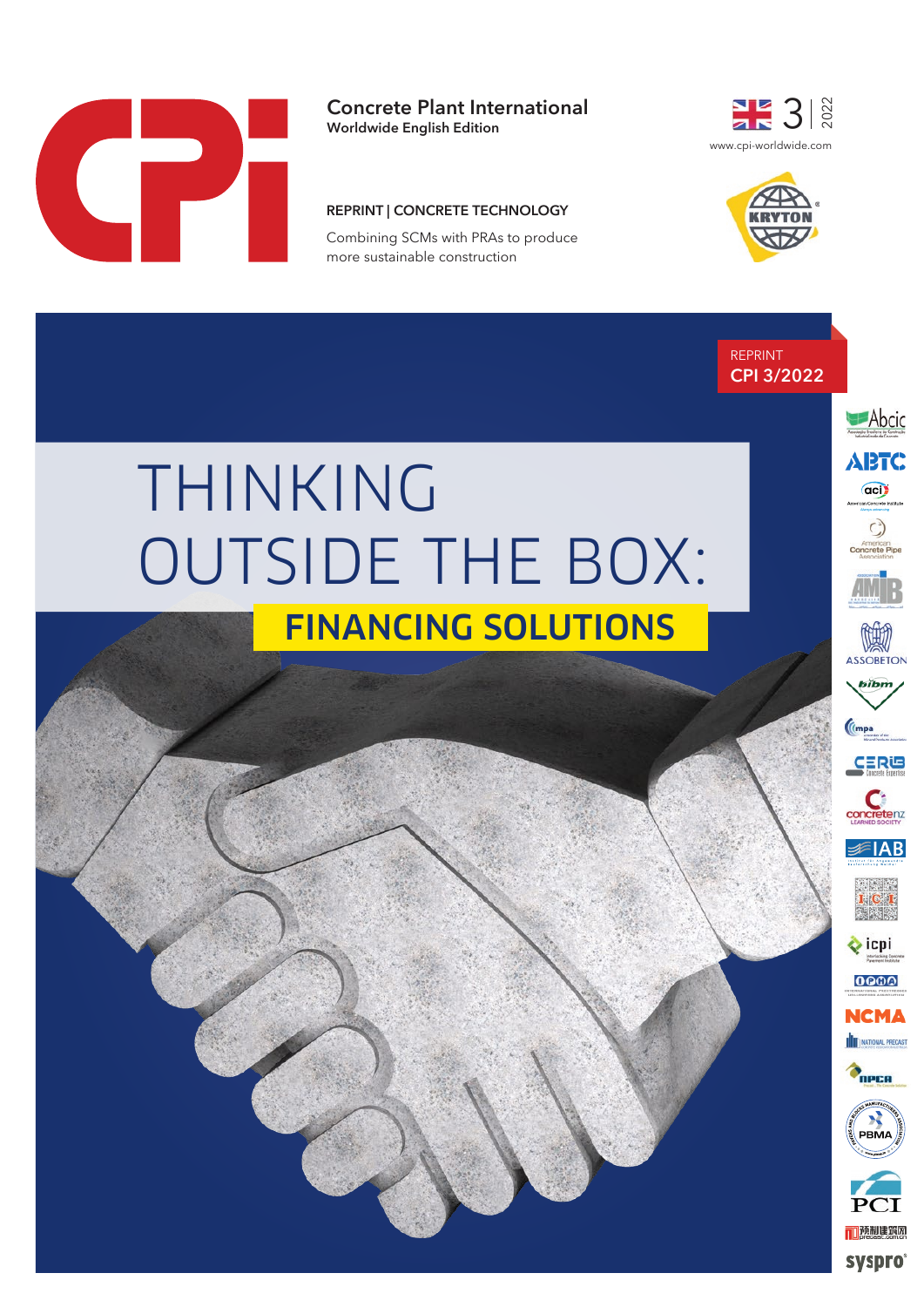Mix optimization for better sustainability



# Combining SCMs with PRAs to produce more sustainable construction

n Alireza Biparva, Kryton International Inc., Vancouver, Canada

**The unique properties of concrete make it one of the most common building materials, which nowadays, plays a significant role in construction worldwide with increasing demand. Despite all its remarkable benefits, concrete has its own limitations with sustainability. However, that can be remedied with the right construction methods.** 

The concrete industry significantly affects the environment by extracting massive quantities of raw materials, consuming considerable amounts of energy and creating extensive pollution and waste. Furthermore, even though concrete is recognized as a long-lasting and durable material, there is enough evidence that global concrete construction has been failing to fulfill its specified service life due to how rapidly many concrete structures have been deteriorating.

Given these stated limitations and the vast volume of concrete consumed globally, any advancement that leads to an increase in the life of concrete structures or optimizes the usage of and savings in raw materials and energy consumption, no matter how little, substantially influences the economy and the environment.

Considering the importance of this matter, several more sustainable approaches have consequently been studied in recent years in regard to concrete, waterproofing design, and elsewhere. One of the most efficient approaches is the use of cement replacements, such as supplementary cementitious materials (SCMs), as well as the use of permeability-reducing admixtures (PRAs).

# **SCM Benefits**

These materials, such as fly ash, slag, and silica fume, are by-products of other industries [1]. They can thus provide a sustainable replacement for cement as they minimize the consumption of raw materials and energy.

These SCMs are not limited to just this one particular positive fact either. These materials can also lower the permeability of concrete, increasing the concrete's longevity. At the same time, they can conserve natural resources by helping to construct more durable concrete structures that do not need to be repaired or replaced so frequently.

SCMs are currently seen as one of the integral components of today's concrete because of those beneficial qualities. However, they cannot fulfill all of the requirements for different projects on their own, which necessitates the inclusion of other concrete admixtures in many situations.

#### **PRA Benefits**

To meet the diverse demands of today's concrete, many additives have been developed. These include PRAs, which are defined in Chapter 15 of ACI 212.3R-16 as a class of materials that regulate water and moisture flow and limit chloride ion penetration to enhance concrete durability [2].

Given the direct correlation between concrete permeability and durability, PRAs are the most effective admixtures for building more durable and thus sustainable structures. That is especially beneficial for structures exposed to water and water-borne chemicals.

# **Combining SCMs and PRAs**

Based on the reasons stated and the benefits of SCMs and PRAs, it appears at first glance that combining them is the perfect combination. In fact, concrete additives can have synergic effects in certain situations. As a result, adding them to a concrete mix can be helpful, but it should be emphasized that this is not always the case.

This is because not all PRAs have the same chemical composition. As a consequence of this divergence, while using SCMs and PRAs together can be useful for certain situations, combining SCMs with certain PRAs can diminish their benefits. Hence, the simultaneous use of some PRAs and SCMs in a mix should be given closer attention. It is critical to know their chemistry and possible interactions and to choose them accordingly.

# **Chemical Similarities**

In recent decades, several different types of PRAs have been developed to reduce the permeability of concrete based on diverse chemistry and various mechanisms of action. Therefore, they offer varied effectiveness.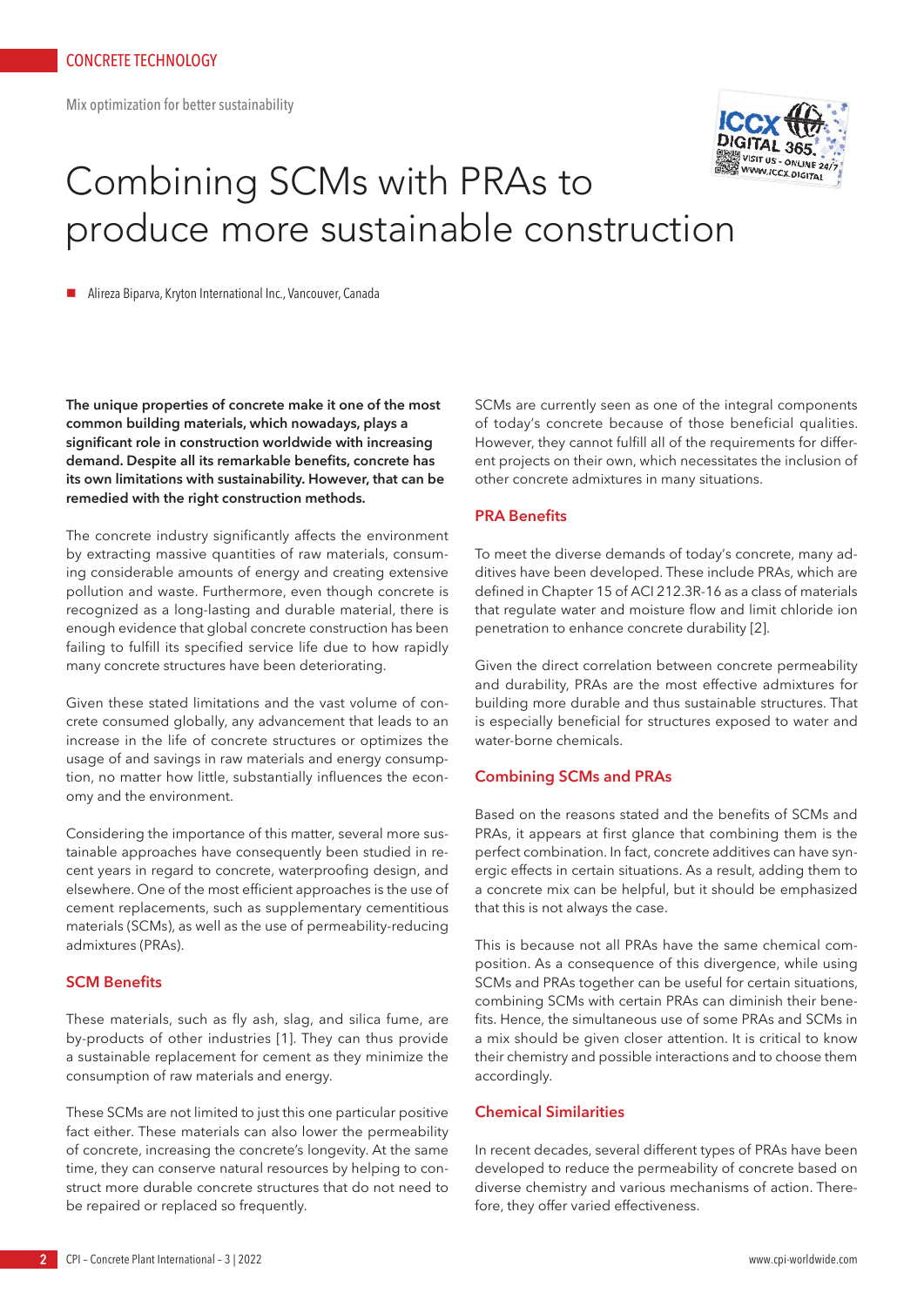# CONCRETE TECHNOLOGY



■ Alireza Biparva, B.Sc., M.A.Sc., is a technical director at Kryton International Inc. and an active member of the American Concrete Institute and the International Union of Laboratories and Experts in Construction Materials, Systems and Structures. He has over 25 years of experience in technical sales, research, and product development. That has provided him with the ideal skill set to

lead Kryton's research and development team in advancing smart waterproofing products and technologies. Moreover, Alireza is an internationally recognized research expert in concrete, waterproofing, durability, and sustainability fields. alireza@kryton.com

One of the common types of PRA is one that reacts with calcium hydroxide (CH) [3]. These admixtures include but are not limited to active silicates that react with the CH released by the hydration of Portland cement in concrete mixes to create insoluble crystals in concrete capillaries, voids, and cracks, which results in increased resistance to water ingress.

Meanwhile, SCMs, are defined as materials that when combined with Portland cement, they enhance concrete characteristics via hydraulic or pozzolanic reaction (PR), or both. However, it is crucial to remember that PR is essentially a chemical reaction of SCM and CH to form cementitious products like calcium silicate hydrates.



*Fig. 1: Minimal reduction in permeability of concrete with silicate-based waterproofing*

# **Chemical Limitations**

By comparing the chemical reactions of SCMs and silicate-based PRAs, it can be inferred that they both require CH for their chemical activities, implying that they are reliant on CH availability. However, the amount of CH in concrete is not unlimited, and hydrated Portland cement contains around 15% to 25% CH.



# www.cpi-worldwide.com